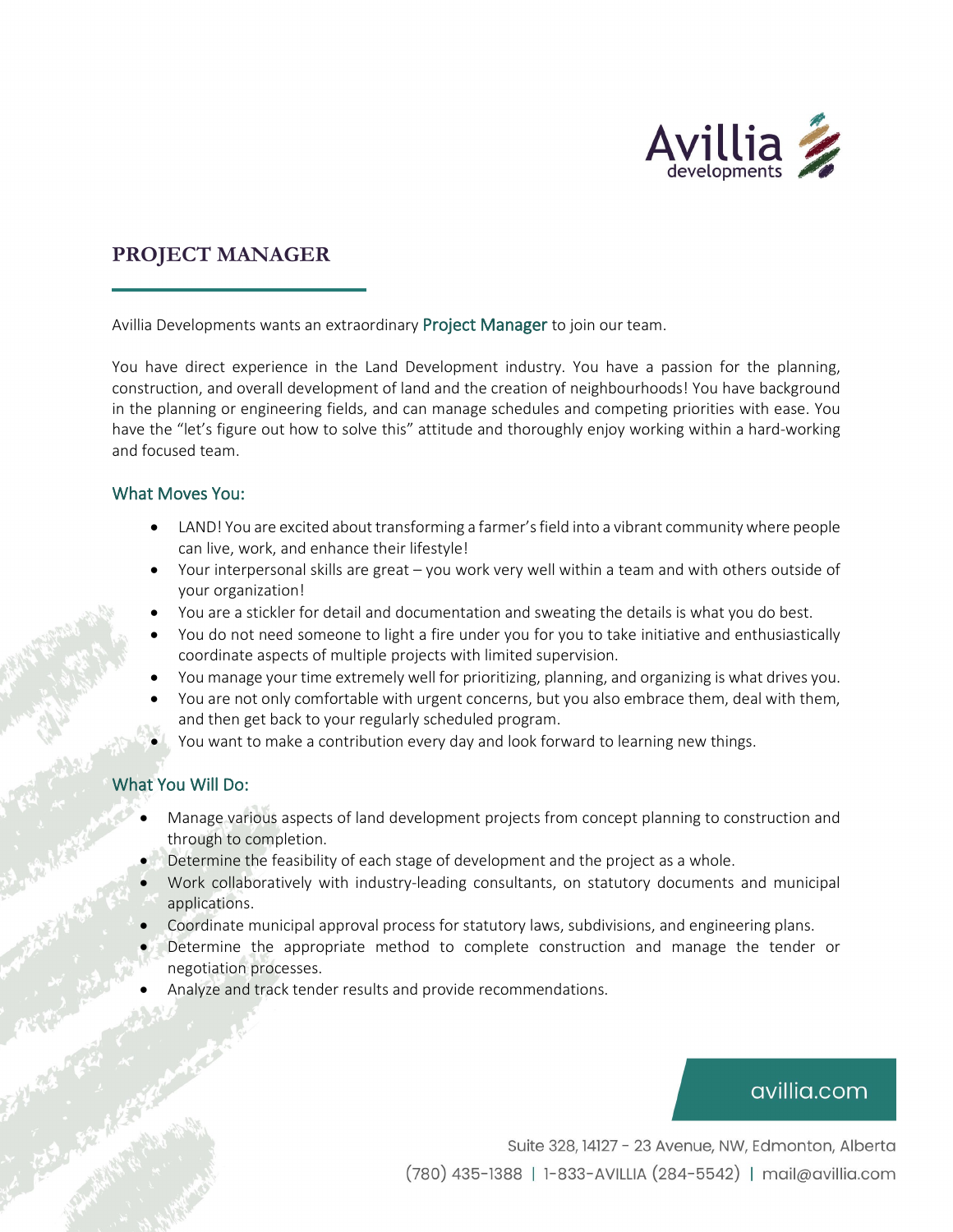

- Work with and coordinate a team of consultants including planners, engineers, contractors and others.
- Manage and oversee the construction of projects to ensure delivery according to the schedule and budget.
- Communicate with management, sales, and finance teams on all aspects of the project.
- Continually monitor risk and provide mitigation options.
- Analyze project data and produce communique, reports, and/or presentations to explain status and findings.
- Liaise with project stakeholders within and outside of our organization.
- Create and maintain project contracts and financials.

Your role and responsibilities would not be limited to these duties for we are a high-functioning small team with plenty of opportunities to do many things.

## What You Bring:

As the Project Manager, you possess the following:

- A positive, self-starter attitude, with a passion to learn more about the land development industry and improving on processes already in place.
- A meticulous methodology when it comes to preparing documentation and reports.
- A keen eye for detail.
- A willingness to learn from your mistakes but a desire to achieve a very high standard in all you do.
- A very good understanding and use of various computer software programs such as Microsoft Excel, Word, PowerPoint, and Adobe products.
- Excellent written communication skills via reports and emails as well as superb oral communication skills when meeting in person or on-line.
- Ability to multi-task with various high priority tasks while maintaining the quality of workmanship through efficient time management.

## What's Important To Us:

- A post-secondary degree or diploma in Engineering or Planning however, consideration will be given to strong candidates with Business, Management, or other relevant fields - Education is important to us.
- A minimum of five years of experience in Land Development and preferably in managing projects or major components of development.